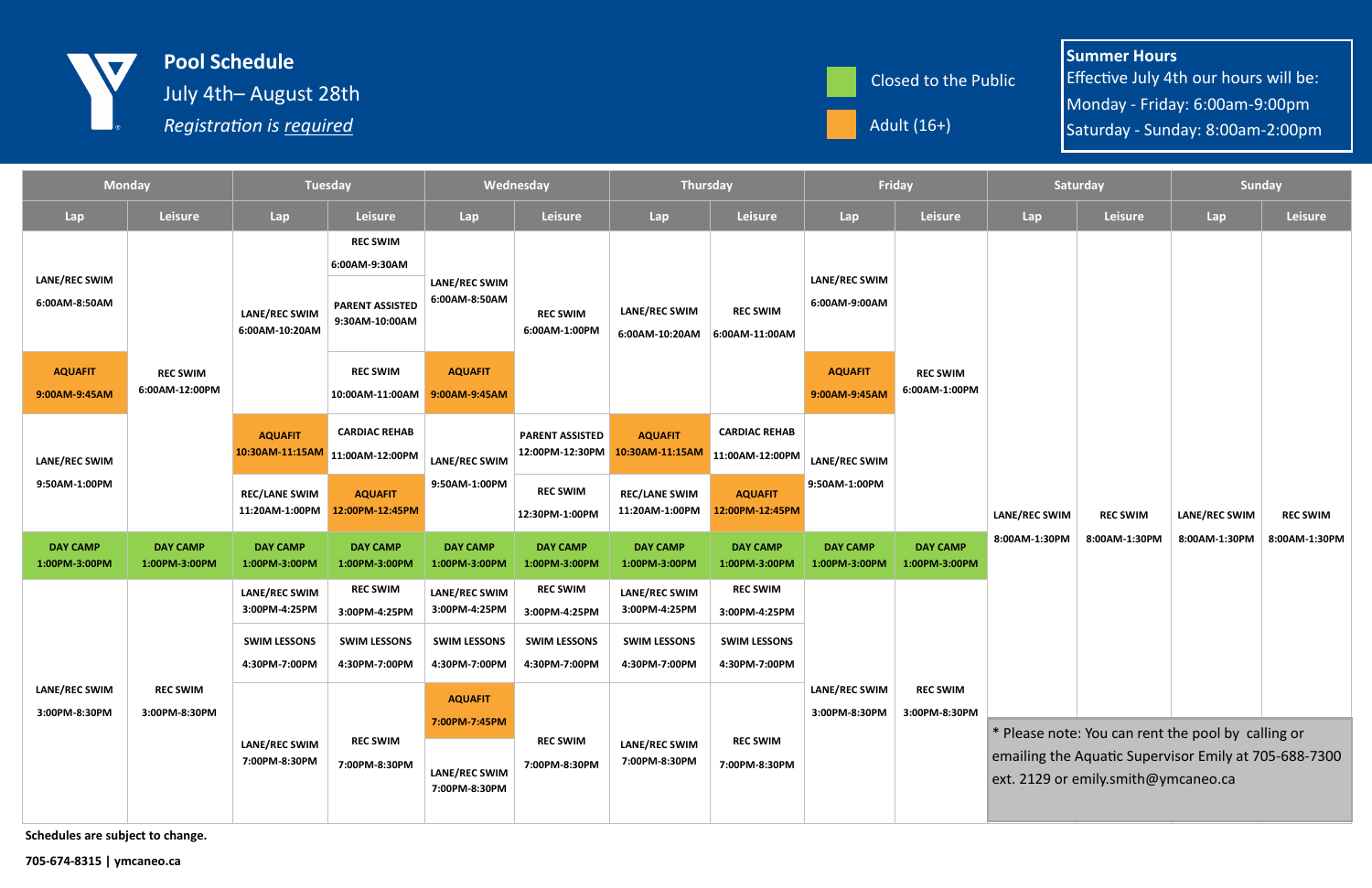

## AQUATIC WRIST BAND PROCEDURES

In order to swim out of arms- reach of a parent or go on the water slide, swimmers between the ages of 6-9 years will need to complete a short swim test. All patrons must adhere to our swim admissions standards which can b on our website by visiting www.ymcaneo.ca

# SWIMMING WITH CHILDREN

As part of our pool safety strategy, we require all swimmers to adhere by our procedures:

- Swimmers under 5 years old must always be within arms reach of a guardian who is 16 or older. Each guardian can be responsible for a maximum of two swimmers under 5 at one time.
- Swimmers 6-9 years old who want to swim away from a guardian or use the slide must complete a swim test including a 20 meter swim, 30 seconds of treading water and jumping into the deep end.
- Swimmers 10 years and older can discuss their swimming experience and ability with our lifeguards to determine whether a swim test needs to be completed. If a child is 10 years and older and the lifeguards are concerned ab their swimming capabilities, they may be asked to complete a swim test.

For a more detailed description of our swim admissions standards and our swim test please visit the Aquatics section of our webpage, www.ymcaneo.ca.

Use water resistance and buoyancy to strengthen muscles and cardiovascular capacity in an easy-on-the-joints way. Modifications will be provided for participants to increase or decrease exercise intensity depending on indi goals.

### DROP-IN PROGRAMS

### **Recreation Swim**

During recreation swim, enjoy access to our leisure pool and waterslide as well as limited access to our lap pool.

### Lane swim

During lane swim our lap pool is available for adults, seniors and young adults to enjoy a work out, work or work on their strokes in leisure, medium and fast-paced options.

### Aqua Fit

### Rentals

Rental times can be booked in advance through the aquatic supervisor. If the rental times are not booked by the Thursday prior, they will become recreational swim times as of Friday morning.

### Aqua Babies

A time for parents and babies to come to leisure swim and meet other parents and babies.